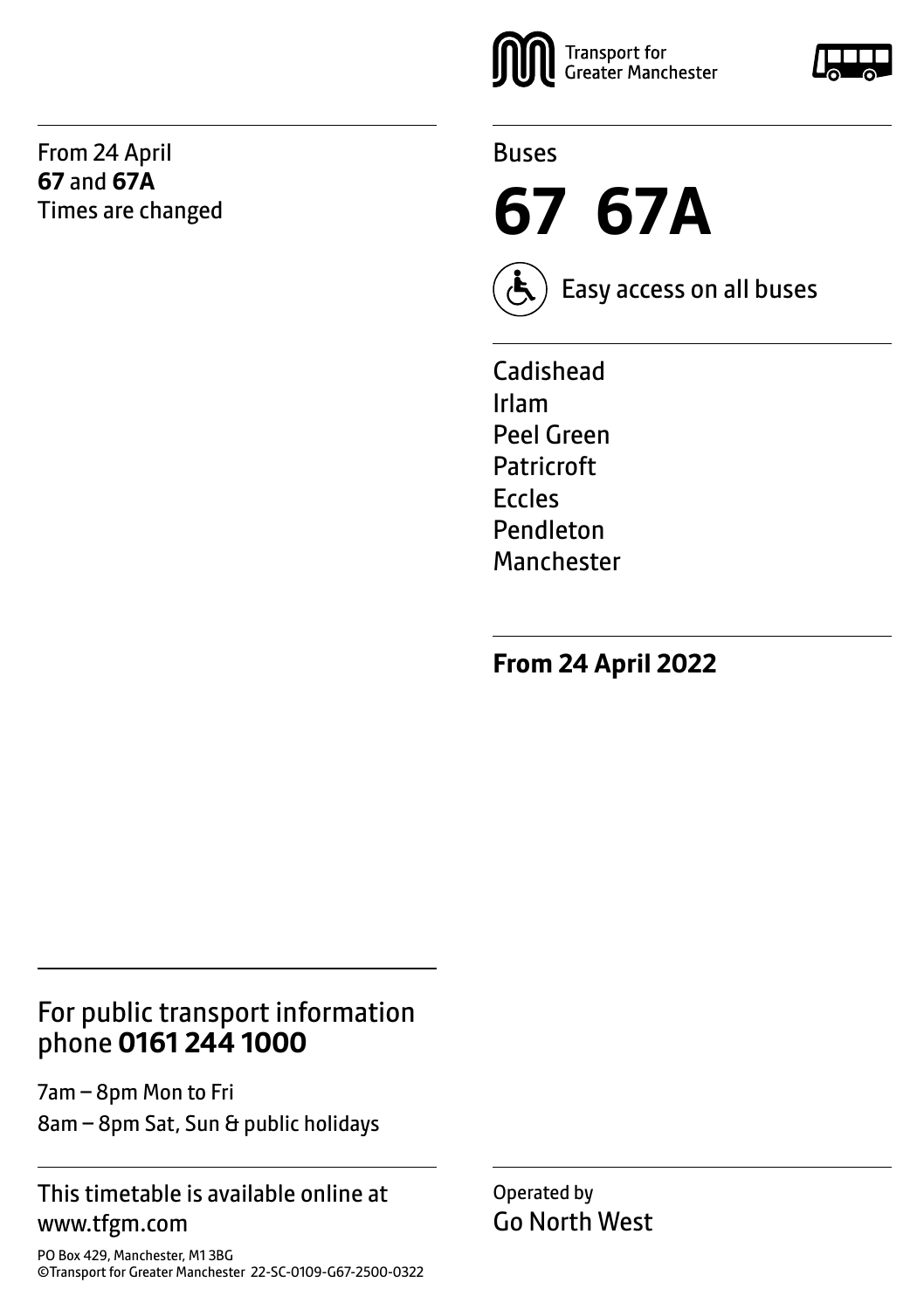# Additional information

# Alternative format

To ask for leaflets to be sent to you, or to request large print, Braille or recorded information phone 0161 244 1000 or visit www.tfgm.com

## Easy access on buses



 Journeys run with low floor buses have no steps at the entrance, making getting on and off easier. Where shown, low floor buses have a ramp for access and a dedicated space for wheelchairs and pushchairs inside the bus. The bus operator will always try to provide easy access services where these services are scheduled to run.

# Using this timetable

Timetables show the direction of travel, bus numbers and the days of the week. Main stops on the route are listed on the left. Where no time is shown against a particular stop, the bus does not stop there on that journey. Check any letters which are shown in the timetable against the key at the bottom of the page.

# Where to find information about service changes

www.tfgm.com Bus station posters Leaflets from outlets.

# Tickets and information

Bus companies offer a range of tickets for use on their own buses. For travel on any service in the County, use System One tickets, including DaySaver. Travelshops provide tickets, information and journey planning advice on buses, trains and trams for work and pleasure.

# Using the 24 hour clock

Times are shown in four figures. The first two are the hour and the last two are the minutes.

0753 is 53 minutes past 7am 1953 is 53 minutes past 7pm



# Operator details

#### **Go North West**

Queens Road Depot Boyle Street Manchester M8 8UE Telephone 0330 1234 121 email ask@gonorthwest.co.uk

### **Travelshops**

#### **Eccles Church Street**

Mon to Fri 7.30am to 4pm Sat 8am to 11.45am and 12.30pm to 3.30pm Sunday\* Closed

#### **Manchester Shudehill Interchange**

Mon to Sat 7am to 6pm Sunday 8am to 1.15pm and 2pm to 4pm Public hols 8am to 5.20pm

\*Including public holidays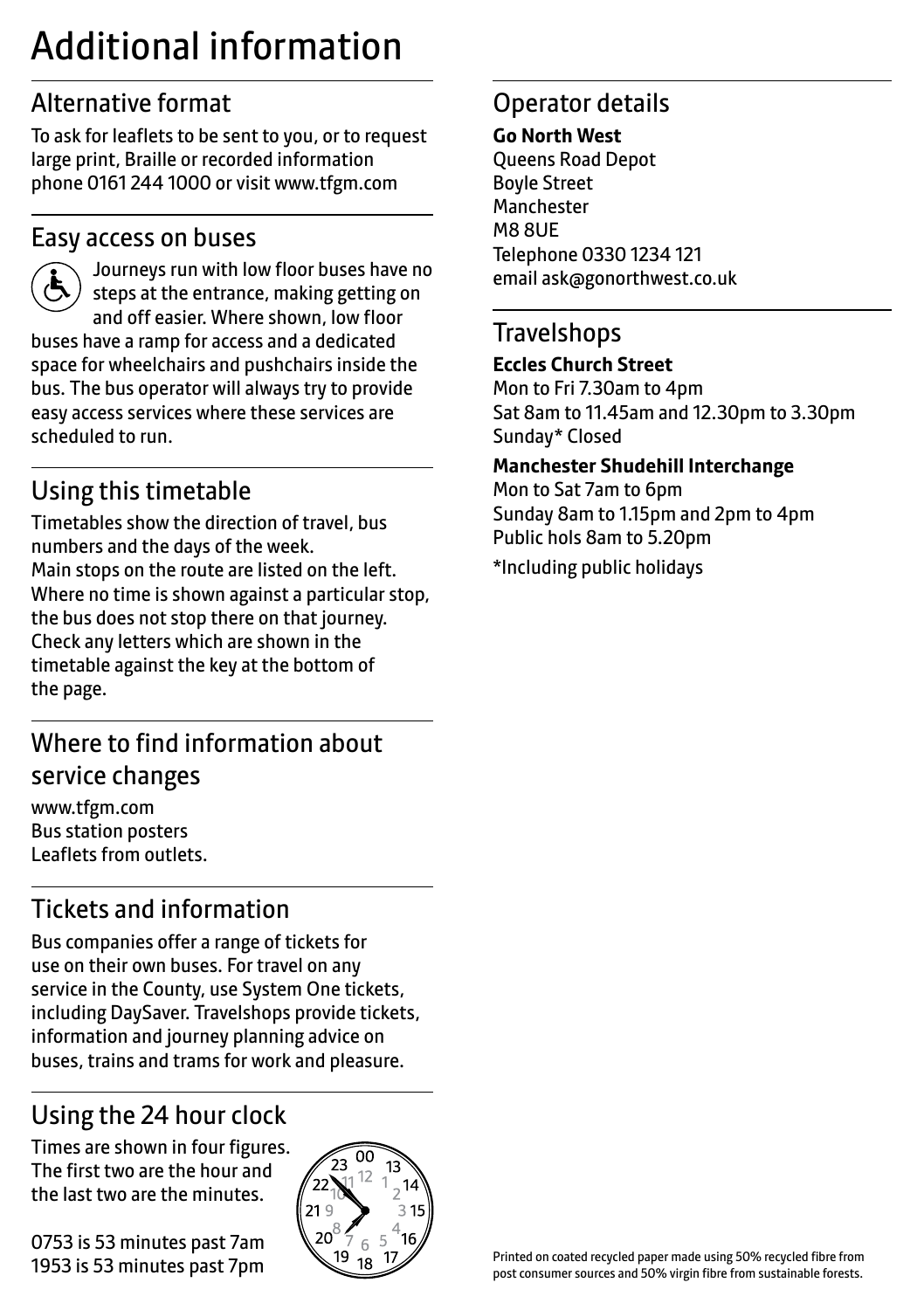# Cadishead — Irlam — Peel Green — Eccles — Pendleton — Manchester 67

### Mondays to Fridays

|                                   | 67   | 67A   | 67   | 67A  | 67   | 67   | 67        | 67   | 67   | 67   | 67   | 67   | 67   | 67   | 67   | 67   | 67   | 67   | 67   |
|-----------------------------------|------|-------|------|------|------|------|-----------|------|------|------|------|------|------|------|------|------|------|------|------|
| Cadishead, Glaze Estate           |      | 0511  |      | 0542 |      | 0612 |           | 0628 | 0639 |      | 0654 | 0707 | 0718 | 0733 | 0747 | 0804 | 0821 | 0836 | 0853 |
| Irlam, Ferry Road                 |      | 0522  |      | 0553 |      | 0624 |           | 0640 | 0651 |      | 0706 | 0720 | 0733 | 0748 | 0803 | 0818 | 0835 | 0850 | 0906 |
| Irlam, Merlin Road                |      | 0525  |      | 0556 |      |      |           |      |      |      |      |      |      |      |      |      |      |      |      |
| Peel Green, The Grapes            | 0507 | 0537  | 0557 | 0609 | 0618 | 0636 | 0644      | 0653 | 0704 | 0713 | 0719 | 0734 | 0749 | 0804 | 0819 | 0834 | 0849 | 0904 | 0919 |
| Eccles, Interchange arr           | 0514 | 0544  | 0604 | 0616 | 0625 |      | 0644 0652 | 0700 | 0715 | 0723 | 0730 | 0745 | 0800 | 0815 | 0830 | 0845 | 0900 | 0915 | 0930 |
| Eccles, Interchange dep           | 0515 | 0545  | 0605 | 0617 | 0627 | 0647 | 0655      | 0702 | 0717 | 0725 | 0732 | 0747 | 0802 | 0817 | 0832 | 0847 | 0902 | 0917 | 0932 |
| <b>Salford Shopping Centre</b>    | 0527 | 0557  | 0617 | 0629 | 0639 | 0659 | 0707      | 0715 | 0731 | 0740 | 0747 | 0804 | 0819 | 0835 | 0849 | 0904 | 0917 | 0931 | 0946 |
| Manchester, Shudehill Interchange | 0543 | 0613  | 0633 | 0645 | 0658 | 0718 | 0726      | 0738 | 0756 | 0805 | 0813 | 0830 | 0845 | 0901 | 0917 | 0932 | 0936 | 0950 | 1005 |
|                                   | 67   |       | 67   | 67   | 67   | 67   | 67        | 67   | 67   | 67   | 67   | 67   | 67   | 67   | 67   | 67   | 67   | 67   | 67   |
| Cadishead, Glaze Estate           | 0908 |       | 1253 | 1308 | 1324 | 1339 | 1354      | 1409 | 1424 | 1439 | 1455 | 1511 | 1527 | 1543 | 1559 | 1615 | 1631 | 1647 | 1703 |
| Irlam, Ferry Road                 | 0921 | and   | 1306 | 1321 | 1337 | 1352 | 1407      | 1422 | 1437 | 1452 | 1509 | 1525 | 1540 | 1556 | 1612 | 1628 | 1644 | 1700 | 1716 |
| Peel Green, The Grapes            | 0934 | every | 1319 | 1334 | 1350 | 1405 | 1420      | 1435 | 1451 | 1506 | 1523 | 1539 | 1554 | 1610 | 1626 | 1642 | 1658 | 1714 | 1730 |
| Eccles, Interchange arr           | 0945 | 15    | 1330 | 1345 | 1401 | 1416 | 1431      | 1446 | 1502 | 1517 | 1534 | 1550 | 1605 | 1621 | 1637 | 1653 | 1709 | 1725 | 1741 |
| Eccles, Interchange dep           | 0947 | mins  | 1332 | 1348 | 1404 | 1419 | 1434      | 1449 | 1505 | 1520 | 1536 | 1552 | 1608 | 1624 | 1640 | 1656 | 1712 | 1728 | 1744 |
| <b>Salford Shopping Centre</b>    | 1001 | until | 1346 | 1402 | 1418 | 1433 | 1448      | 1504 | 1520 | 1535 | 1551 | 1607 | 1623 | 1639 | 1655 | 1711 | 1727 | 1742 | 1758 |
| Manchester, Shudehill Interchange | 1020 |       | 1405 | 1421 | 1437 | 1452 | 1507      | 1523 | 1539 | 1554 | 1610 | 1626 | 1642 | 1658 | 1714 | 1730 | 1746 | 1801 | 1817 |
|                                   |      |       |      |      |      |      |           |      |      |      |      |      |      |      |      |      |      |      |      |
|                                   | 67   | 67    | 67   | 67   | 67   | 67   | 67        | 67   | 67   | 67   | 67   | 67   | 67   | 67   | 67   | 67   |      |      |      |
| Cadishead, Glaze Estate           | 1720 | 1736  | 1751 | 1807 | 1822 | 1839 | 1902      | 1917 | 1943 | 2014 | 2041 | 2111 | 2142 | 2212 | 2242 | 2312 |      |      |      |
| Irlam, Ferry Road                 | 1733 | 1748  | 1803 | 1819 | 1834 | 1851 | 1913      | 1928 | 1954 | 2024 | 2051 | 2121 | 2152 | 2222 | 2252 | 2322 |      |      |      |
| Peel Green, The Grapes            | 1746 | 1801  | 1816 | 1831 | 1846 | 1903 | 1922      | 1937 | 2003 | 2033 | 2100 | 2130 | 2200 | 2230 | 2300 | 2330 |      |      |      |
| Eccles, Interchange arr           | 1757 | 1812  | 1827 | 1842 | 1857 | 1912 | 1929      | 1944 | 2010 | 2040 | 2107 | 2137 | 2207 | 2237 | 2307 | 2337 |      |      |      |
| Eccles, Interchange dep           | 1800 | 1815  | 1830 | 1845 | 1900 | 1915 | 1930      | 1945 | 2011 | 2041 | 2108 | 2138 | 2208 | 2238 | 2308 | 2338 |      |      |      |
| <b>Salford Shopping Centre</b>    | 1814 | 1829  | 1843 | 1858 | 1912 | 1927 | 1941      | 1956 | 2022 | 2051 | 2118 | 2148 | 2218 | 2248 | 2318 | 2348 |      |      |      |
| Manchester, Shudehill Interchange | 1833 | 1848  | 1901 | 1915 | 1929 | 1942 | 1956      | 2011 | 2037 | 2105 | 2132 | 2202 | 2232 | 2302 | 2332 | 0002 |      |      |      |

For daytime and evening journeys serving Cutnook Lane, Merlin Road, Morillion Road and Silver Street please see leaflet 100

W– All bus 67 and 67A journeys are run using easy access buses. See inside front cover of this leaflet for details

**Summer times:** between mid July and early September, some timetables will be different. Check www.tfgm.com for details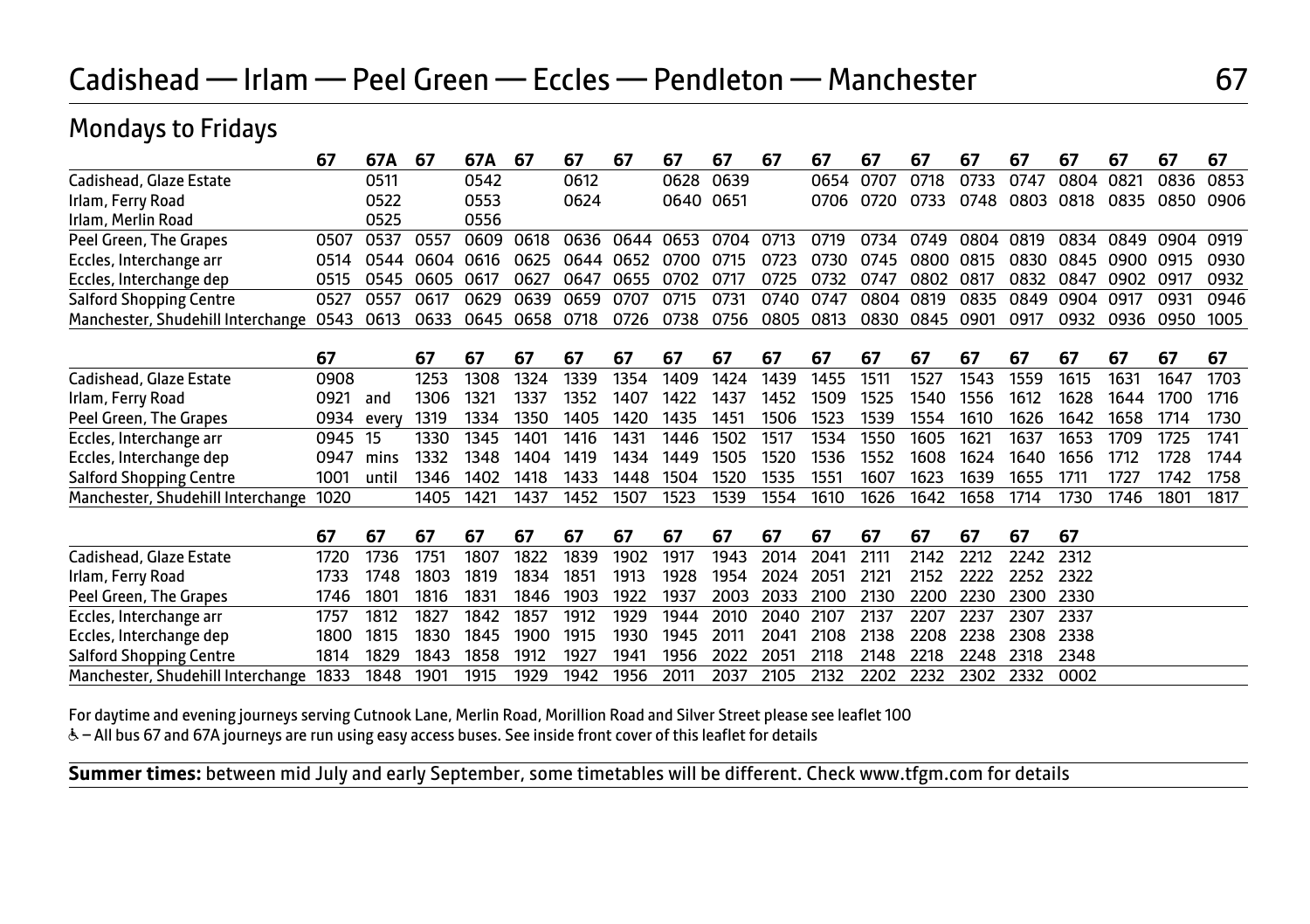### **Saturdays**

|                                   | 67   | 67A       | 67A  | -67  | 67A  | -67  | 67   | 67   | 67   | 67    |       | 67   | 67   |       | 67   | 67   | 67   |       | 67   |
|-----------------------------------|------|-----------|------|------|------|------|------|------|------|-------|-------|------|------|-------|------|------|------|-------|------|
| Cadishead, Glaze Estate           |      | 0545      | 0615 |      | 0651 |      | 0723 |      | 0748 | 0808  |       | 1008 | 1023 |       | 1223 | 1240 | 1256 |       | 1641 |
| Irlam, Ferry Road                 |      | 0556      | 0626 |      | 0702 |      | 0735 |      | 0801 | 0821  | and   | 1021 | 1036 | and   | 1236 | 1253 | 1309 | and   | 1654 |
| Irlam, Merlin Road                |      | 0559      | 0629 |      | 0705 |      |      |      |      |       | every |      |      | every |      |      |      | every |      |
| Peel Green, The Grapes            | 0505 | 0611      | 0641 | 0702 | 0717 | 0732 | 0747 | 0757 | 0814 | 0834  | -15   | 1034 | 1049 | 15    | 1249 | 1306 | 1322 | 15    | 1707 |
| Eccles, Interchange arr           | 0512 | 0618      | 0648 | 0710 | 0725 | 0740 | 0755 | 0805 | 0825 | 0845  | mins  | 1045 | 1100 | mins  | 1300 | 1317 | 1333 | mins  | 1718 |
| Eccles, Interchange dep           | 0514 | 0620      | 0650 | 0712 | 0727 | 0742 | 0757 | 0807 | 0827 | 0847  | until | 1047 | 1102 | until | 1302 | 1319 | 1335 | until | 1720 |
| <b>Salford Shopping Centre</b>    | 0524 | 0630      | 0700 | 0722 | 0737 | 0752 | 0807 | 0818 | 0840 | .0900 |       | 1000 | 1116 |       | 1316 | 1333 | 1349 |       | 1734 |
| Manchester, Shudehill Interchange | 0539 | 0645 0715 |      | 0737 | 0752 | 0807 | 0822 | 0833 | 0859 | 0919  |       | 1119 | 1135 |       | 1335 | 1352 | 1408 |       | 1753 |
|                                   |      |           |      |      |      |      |      |      |      |       |       |      |      |       |      |      |      |       |      |
|                                   | 67   | 67        | 67   | 67   | 67   | 67   | 67   | 67   | 67   | 67    | 67    | 67   | 67   | 67    | 67   | 67   |      |       |      |
| Cadishead, Glaze Estate           | 1657 | 1713      | 1729 | 1747 | 1802 | 1819 | 1846 | 1908 | 1939 | 2011  | 2041  | 2112 | 2142 | 2212  | 2242 | 2312 |      |       |      |
| Irlam, Ferry Road                 | 1710 | 1726      | 1742 | 1800 | 1815 | 1831 | 1858 | 1919 | 1950 | 2021  | 2051  | 2122 | 2152 | 2222  | 2252 | 2322 |      |       |      |
| Peel Green, The Grapes            | 1723 | 1739      | 1755 | 1812 | 1827 | 1842 | 1908 | 1929 | 1959 | 2030  | 2100  | 2130 | 2200 | 2230  | 2300 | 2330 |      |       |      |
| Eccles, Interchange arr           | 1734 | 1750      | 1806 | 1821 | 1836 | 1851 | 1916 | 1936 | 2006 | 2037  | 2107  | 2137 | 2207 | 2237  | 2307 | 2337 |      |       |      |
| Eccles, Interchange dep           | 1736 | 1752      | 1808 | 1823 | 1838 | 1853 | 1918 | 1938 | 2008 | 2038  | 2108  | 2138 | 2208 | 2238  | 2308 | 2338 |      |       |      |
| <b>Salford Shopping Centre</b>    | 1750 | 1806      | 1822 | 1835 | 1850 | 1905 | 1929 | 1948 | 2018 | 2048  | 2118  | 2148 | 2218 | 2248  | 2318 | 2348 |      |       |      |
| Manchester, Shudehill Interchange | 1809 | 1825      | 1841 | 1854 | 1909 | 1924 | 1948 | 2007 | 2036 | 2104  | 2134  | 2204 | 2234 | 2302  | 2332 | 0002 |      |       |      |

### Sundays and public holidays (except Christmas and New Year period)

|                                   | 67        | 67A       | 67A            | 67A       | 67A 67                                  |           | 67A  | -67       | 67A            | -67       | 67A                 | -67  | 67   | 67   | 67   | 67   | 67   |      | 67    |
|-----------------------------------|-----------|-----------|----------------|-----------|-----------------------------------------|-----------|------|-----------|----------------|-----------|---------------------|------|------|------|------|------|------|------|-------|
| Cadishead, Glaze Estate           |           |           | 0630 0700      | 0730      | 0800                                    |           | 0830 |           | 0900           |           | 0930                |      | 1000 |      | 1030 |      | 1105 | 1135 | 1205  |
| Irlam, Ferry Road                 |           | 0641      | 0711           | 0741      | 0811                                    |           | 0841 |           | 0911           |           | 0941                |      | 1012 |      | 1042 |      | 1117 | 1147 | 1217  |
| Irlam, Merlin Road                |           | 0644 0714 |                | 0744 0814 |                                         |           | 0844 |           | 0914           |           | 0944                |      |      |      |      |      |      |      |       |
| Peel Green, The Grapes            |           |           | 0620 0655 0725 | 0755      | 0825                                    | 0840      | 0855 | 0910      |                |           | 0925 0940 0955 1013 |      | 1023 | 1043 | 1053 | 1113 | 1129 | 1159 | 1229  |
| Eccles, Interchange arr           |           | 0626 0701 | 0731           | 0801      | 0831                                    | 0846 0901 |      | 0916      | 0931           | 0946 1001 |                     | 1020 | 1030 | 1050 | 1100 | 1120 | 1136 | 1206 | -1236 |
| Eccles, Interchange dep           |           |           |                |           | 0628 0703 0733 0803 0833 0848 0903 0918 |           |      |           | 0933 0948 1003 |           |                     | 1022 | 1032 | 1052 | 1102 | 1122 | 1138 | 1208 | 1238  |
| <b>Salford Shopping Centre</b>    | 0638 0713 |           | 0743 0813      |           | 0843                                    | 0858 0913 |      | 0928      | 0943 0958 1013 |           |                     | 1032 | 1043 | 1103 | 1113 | 1133 | 1149 | 1219 | 1249  |
| Manchester, Shudehill Interchange | 0654 0729 |           | 0759           | 0829      | 0859 0914                               |           | 0929 | 0944 0959 |                | 1014      | 1029                | 1049 | 1100 | 1120 | 1130 | 1151 | 1207 | 1237 | 1308  |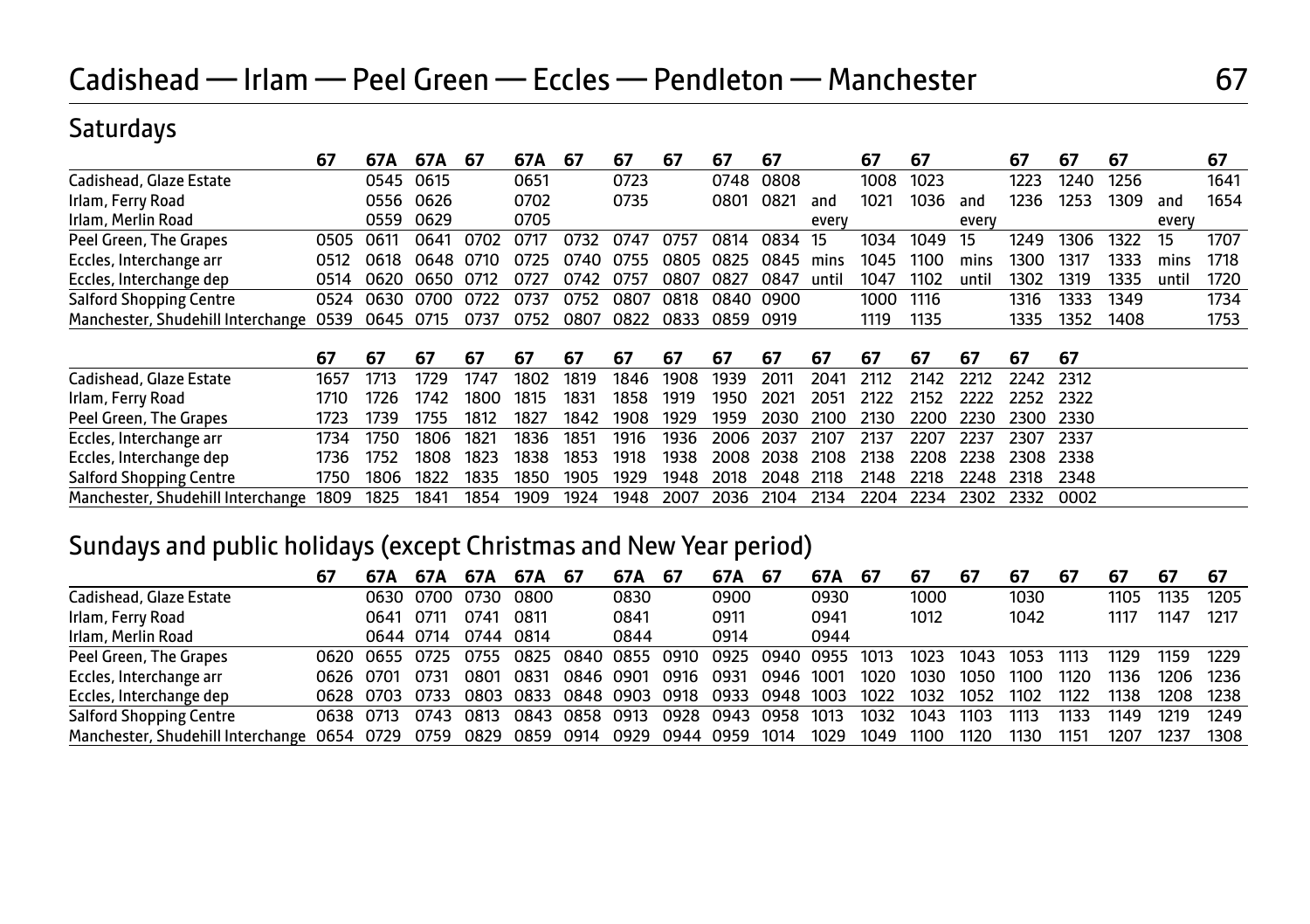### Sundays and public holidays (except Christmas and New Year period) (continued)

|                                        | 67    |           |      |                     | 67        | 67   | 67   | -67            | 67        | -67       | 67                            | 67   | 67        | -67                 |                     |                | -67 |                      | -67    |
|----------------------------------------|-------|-----------|------|---------------------|-----------|------|------|----------------|-----------|-----------|-------------------------------|------|-----------|---------------------|---------------------|----------------|-----|----------------------|--------|
| Cadishead, Glaze Estate                | 1235  | 1305      | 1335 | 1405                | 1436      | 1506 | 1536 | 1606           | 1636      | 1706      | 1736                          | 1808 | 1838      | 1909                |                     | 1940 2012 2042 |     |                      | 2312   |
| Irlam, Ferry Road                      | 1247  | 1317      | 1347 | 1417                | 1448      | 1518 | 1548 | 1618           | 1648 1718 |           | 1748                          | 1819 | 1849 1920 |                     | 1951                | 2022 2052 and  |     |                      | 2322   |
| Peel Green, The Grapes                 | 1259. | 1329      | 1359 | 1429                | 1459 1529 |      | 1559 | 1629           |           |           | 1659 1729 1759 1830 1900 1930 |      |           |                     |                     |                |     | 2000 2030 2100 every | 2330   |
| Eccles, Interchange arr                |       | 1306 1336 |      | 1406 1436           | 1506      | 1536 | 1606 | 1636           |           |           | 1706 1736 1806 1837           |      | 1907      | 1937                |                     | 2007 2037 2107 |     | -30                  | 2337   |
| Eccles, Interchange dep                |       |           |      | 1308 1338 1408 1438 | 1508      | 1538 | 1608 | 1638           | 1708      | 1738      | 1808                          | 1838 | 1908      | 1938 2008 2038 2108 |                     |                |     | mins                 | - 2338 |
| <b>Salford Shopping Centre</b>         | 1319  | 1349 1419 |      | 1449                | 1519      | 1549 | 1619 | 1649           | 1719      | 1749      | 1819                          | 1849 | 1919      | 1948                | 2018                | 2048 2118      |     | until                | 2348   |
| Manchester, Shudehill Interchange 1338 |       |           |      | 1408 1438 1508      | 1538      | 1608 |      | 1638 1708 1737 |           | 1807 1837 |                               | 1907 | 1937      |                     | 2002 2032 2102 2132 |                |     |                      | 0002   |

For daytime and evening journeys serving Cutnook Lane, Merlin Road, Morillion Road and Silver Street please see leaflet 100

For details of buses during the Christmas and New Year period, please phone 0161 244 1000

& - All bus 67 and 67A journeys are run using easy access buses. See inside front cover of this leaflet for details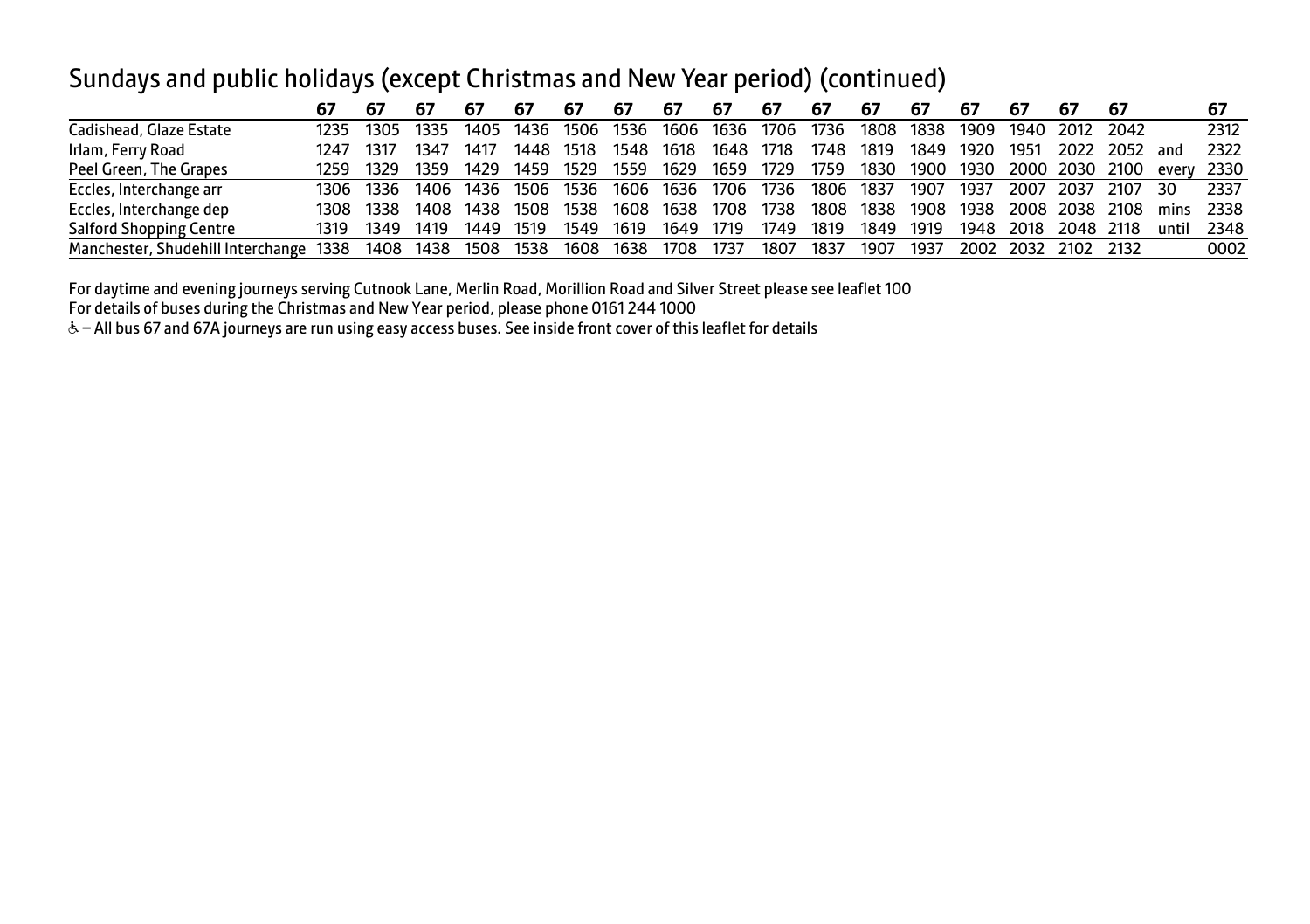

Contains Ordnance Survey data ©Crown copyright and database right 2010 ©0100022610 Transport for Greater Manchester 2022 Transport for Greater Manchester uses reasonable endeavours to check the accuracy of information published and to publish changes to information in a timely manner. In no event will Transport for Greater Manchester be liable for any loss that may arise from this information being inaccurate.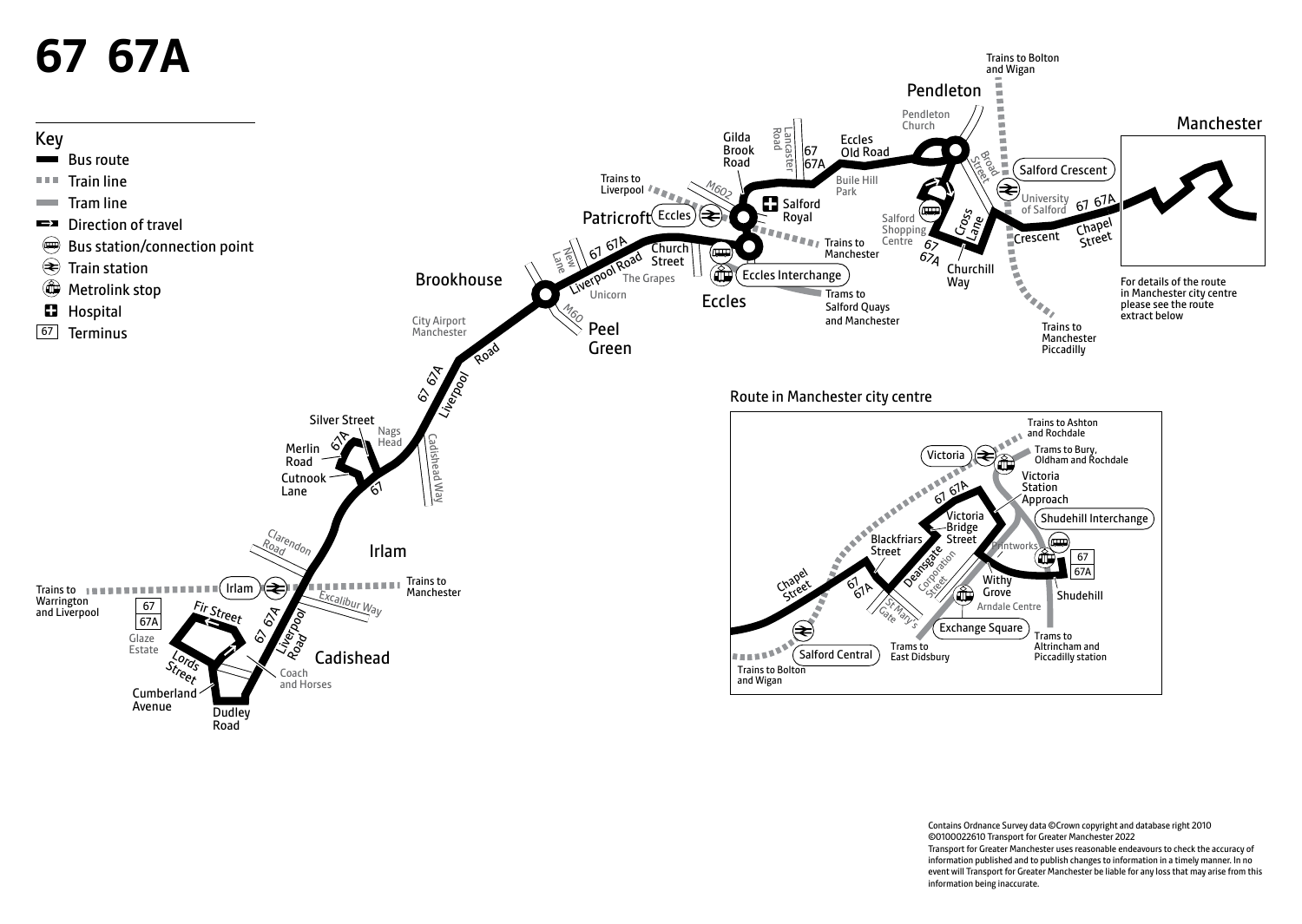# Manchester — Pendleton — Eccles — Peel Green — Irlam — Cadishead 67

Mondays to Fridays

| mondays to madys                  |      |      |      |      |      |           |      |      |      |      |      |      |       |      |      |       |      |      |      |
|-----------------------------------|------|------|------|------|------|-----------|------|------|------|------|------|------|-------|------|------|-------|------|------|------|
|                                   | 67A  | 67A  | 67A  | 67   | 67   | 67        | 67   | 67   | 67   | 67   | 67   | 67   | 67    | 67   | 67   |       | 67   | 67   | 67   |
| Manchester, Shudehill Interchange | 0445 | 0510 | 0530 | 0550 | 0610 | 0630      | 0647 | 0702 | 0717 | 0732 | 0748 | 0804 | 0820  | 0836 | 0852 |       | 1122 | 1137 | 1152 |
| <b>Salford Shopping Centre</b>    | 0458 | 0523 | 0544 | 0604 | 0624 | 0645      | 0704 | 0720 | 0736 | 0754 | 0810 | 0826 | 0842  | 0858 | 0912 | and   | 1142 | 1157 | 1212 |
| Eccles, Interchange arr           | 0508 | 0533 | 0556 | 0616 | 0638 | 0700      | 0719 | 0735 | 0751 | 0809 | 0825 | 0841 | 0857  | 0913 | 0927 | every | 1157 | 1212 | 1227 |
| Eccles, Interchange dep           | 0509 | 0534 | 0557 | 0617 | 0639 | 0702      | 0721 | 0737 | 0753 | 0811 | 0827 | 0843 | 0859  | 0915 | 0929 | 15    | 1159 | 1214 | 1229 |
| Peel Green, Unicorn               | 0515 | 0541 | 0604 | 0624 |      | 0646 0710 | 0730 | 0747 | 0803 | 0821 | 0837 | 0853 | 0909  | 0923 | 0937 | mins  | 1207 | 1223 | 1238 |
| Irlam, Merlin Road                | 0525 | 0552 | 0616 |      |      |           |      |      |      |      |      |      |       |      |      | until |      |      |      |
| Irlam, Ferryhill Road             | 0527 | 0554 | 0619 | 0633 | 0655 | 0721      | 0742 | 0759 | 0815 | 0832 | 0847 | 0903 | 0919  | 0933 | 0947 |       | 1217 | 1233 | 1248 |
| Cadishead, Glaze Estate           | 0537 | 0604 | 0630 | 0646 | 0708 | 0734      | 0755 | 0812 | 0828 | 0845 | 0900 | 0916 | 0932  | 0946 | 1000 |       | 1230 | 1246 | 1301 |
|                                   | 67   | 67   | 67   | 67   | 67   | 67        | 67   | 67   | 67   | 67   | 67   | 67   | 67    | 67   | 67   | 67    | 67   | 67   | 67   |
| Manchester, Shudehill Interchange | 1207 | 1222 | 1237 | 1252 | 1307 | 1322      | 1337 | 1352 | 1407 | 1422 | 1437 | 1452 | 1507  | 1522 | 1537 | 1552  | 1607 | 1622 | 1637 |
| <b>Salford Shopping Centre</b>    | 1227 | 1243 | 1258 | 1313 | 1328 | 1343      | 1358 | 1414 | 1429 | 1444 | 1459 | 1514 | 1529  | 1544 | 1559 | 1617  | 1633 | 1649 | 1704 |
| Eccles, Interchange arr           | 1242 | 1258 | 1313 | 1328 | 1343 | 1358      | 1413 | 1429 | 1444 | 1459 | 1514 | 1529 | 1546  | 1601 | 1616 | 1634  | 1650 | 1706 | 1721 |
| Eccles, Interchange dep           | 1244 | 1300 | 1315 | 1330 | 1345 | 1400      | 1415 | 1431 | 1446 | 1501 | 1516 | 1531 | 1548  | 1603 | 1618 | 1636  | 1652 | 1708 | 1723 |
| Peel Green, Unicorn               | 1253 | 1309 | 1324 | 1339 | 1354 | 1409      | 1424 | 1441 | 1456 | 1512 | 1527 | 1542 | 1600  | 1615 | 1630 | 1648  | 1704 | 1720 | 1735 |
| Irlam, Ferryhill Road             | 1303 | 1319 | 1334 | 1349 | 1405 | 1420      | 1435 | 1452 | 1507 | 1524 | 1539 | 1554 | 1612  | 1627 | 1642 | 1700  | 1716 | 1731 | 1746 |
| Cadishead, Glaze Estate           | 1316 | 1332 | 1347 | 1402 | 1418 | 1433      | 1448 | 1505 | 1520 | 1537 | 1552 | 1607 | 1625  | 1640 | 1655 | 1713  | 1729 | 1744 | 1759 |
|                                   | 67   | 67   | 67   | 67   | 67   | 67        | 67   | 67   | 67   | 67   | 67   | 67   |       | 67   |      |       |      |      |      |
| Manchester, Shudehill Interchange | 1652 | 1707 | 1722 | 1737 | 1755 | 1815      | 1835 | 1905 | 1935 | 2005 | 2040 | 2110 |       | 2310 |      |       |      |      |      |
| <b>Salford Shopping Centre</b>    | 1720 | 1735 | 1750 | 1803 | 1820 | 1840      | 1857 | 1923 | 1953 | 2023 | 2056 | 2125 | and   | 2325 |      |       |      |      |      |
| Eccles, Interchange arr           | 1737 | 1752 | 1806 | 1819 | 1835 | 1855      | 1912 | 1939 | 2006 | 2036 | 2107 | 2136 | every | 2336 |      |       |      |      |      |
| Eccles, Interchange dep           | 1739 | 1754 | 1808 | 1821 | 1837 | 1857      | 1914 | 1940 | 2007 | 2037 | 2108 | 2137 | 30    | 2337 |      |       |      |      |      |
| Peel Green, Unicorn               | 1750 | 1805 | 1818 | 1831 | 1847 | 1906      | 1923 | 1948 | 2015 | 2045 | 2116 | 2144 | mins  | 2344 |      |       |      |      |      |
| Irlam, Ferryhill Road             | 1801 | 1816 | 1828 | 1841 | 1857 | 1915      | 1932 | 1956 | 2023 | 2053 | 2124 | 2152 | until | 2352 |      |       |      |      |      |
| Cadishead, Glaze Estate           | 1814 | 1829 | 1841 | 1854 | 1910 | 1928      | 1945 | 2009 | 2036 | 2106 | 2136 | 2204 |       | 0004 |      |       |      |      |      |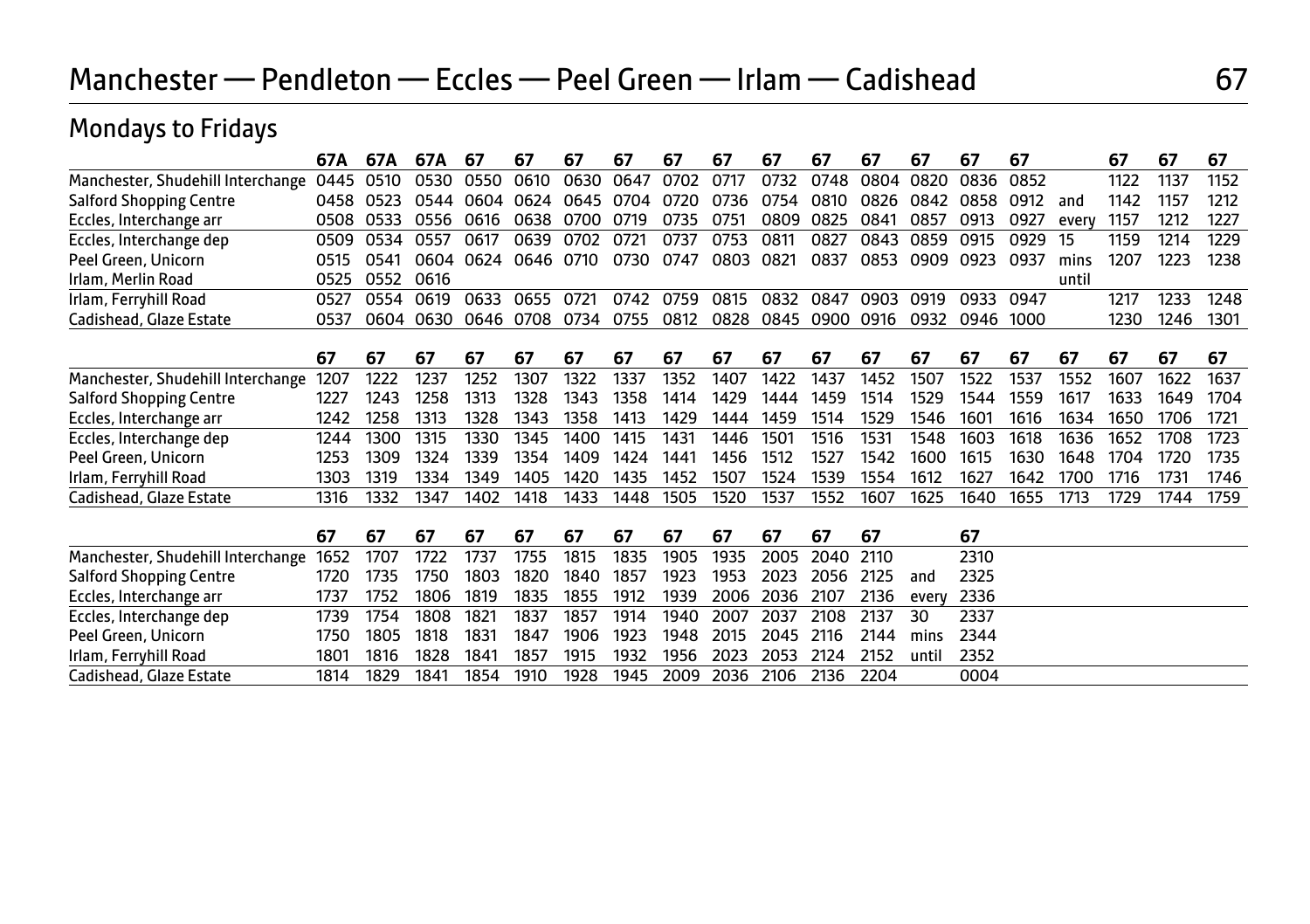## **Saturdays**

|                                   | 67   | 67    | 67   | 67   | 67   | 67   | 67   | 67   | 67   | 67   | 67   | 67   |       | 67   | 67   |       | 67   | 67   | 67   |
|-----------------------------------|------|-------|------|------|------|------|------|------|------|------|------|------|-------|------|------|-------|------|------|------|
| Manchester, Shudehill Interchange | 0452 | 0552  | 0627 | 0642 | 0702 | 0712 | 0732 | 0752 | 0807 | 0822 | 0837 | 0852 |       | 1022 | 1037 |       | 1207 | 1222 | 1237 |
| <b>Salford Shopping Centre</b>    | 0504 | 0605  | 0640 | 0656 | 0716 | 0728 | 0748 | 0808 | 0823 | 0838 | 0855 | 091  | and   | 1041 | 1057 | and   | 1227 | 1245 | 1300 |
| Eccles, Interchange arr           | 0513 | 0615  | 0650 | 0706 | 0726 | 0738 | 0800 | 0821 | 0836 | 0851 | 0908 | 0925 | every | 1055 | 1112 | every | 1242 | 1300 | 1315 |
| Eccles, Interchange dep           | 0514 | 0617  | 0652 | 0708 | 0728 | 0740 | 0802 | 0823 | 0838 | 0853 | 0910 | 0927 | 15    | 1057 | 1114 | 15    | 1244 | 1302 | 1317 |
| Peel Green, Unicorn               | 0520 | 0624  | 0659 | 0715 | 0735 | 0747 | 0810 | 0831 | 0846 | 0901 | 0918 | 0935 | mins  | 1105 | 1122 | mins  | 1252 | 1310 | 1325 |
| Irlam, Ferryhill Road             | 0528 | 0632  |      | 0723 | 0743 | 0756 | 0820 | 0841 | 0856 | .ስ91 | 0928 | 0945 | until | 1115 | 1132 | until | 1302 | 1320 | 1335 |
| Cadishead, Glaze Estate           | 0539 | 0643  | 0718 | 0735 | 0755 | 0808 | 0832 | 0853 | 0908 | 0923 | 0941 | 0958 |       | 1128 | 1145 |       | 1315 | 1333 | 1348 |
|                                   |      |       |      |      |      |      |      |      |      |      |      |      |       |      |      |       |      |      |      |
|                                   |      |       |      |      |      |      |      |      |      |      |      |      |       |      |      |       |      |      |      |
|                                   | 67   |       | 67   | 67   | 67   | 67   | 67   | 67   | 67   | 67   | 67   | 67   | 67    | 67   | 67   |       | 67   |      |      |
| Manchester, Shudehill Interchange | 1252 |       | 1637 | 1652 | 1707 | 1722 | 1737 | 1752 | 1810 | 1840 | 1905 | 1935 | 2005  | 2040 | 2110 |       | 2310 |      |      |
| <b>Salford Shopping Centre</b>    | 1315 | and   | 1700 | 1718 | 1733 | 1747 | 1802 | 1817 | 1835 | 1903 | 1928 | 1956 | 2025  | 2057 | 2125 | and   | 2325 |      |      |
| Eccles, Interchange arr           | 1330 | every | 1715 | 1733 | 1748 | 1802 | 1817 | 1831 | 1849 | 1917 | 1940 | 2008 | 2037  | 2108 | 2136 | every | 2336 |      |      |
| Eccles, Interchange dep           | 1332 | 15    | 1717 | 1735 | 1750 | 1804 | 1819 | 1833 | 1851 | 1918 | 1941 | 2009 | 2038  | 2109 | 2137 | 30    | 2337 |      |      |
| Peel Green, Unicorn               | 1340 | mins  | 1725 | 1743 | 1758 | 1812 | 1827 | 1841 | 1859 | 1926 | 1949 | 2017 | 2046  | 2117 | 2144 | mins  | 2344 |      |      |
| Irlam, Ferryhill Road             | 1350 | until | 1735 | 1753 | 1808 | 1822 | 1837 | 1850 | 1908 | 1935 | 1957 | 2025 | 2054  | 2125 | 2152 | until | 2352 |      |      |

#### Sundays and public holidays (except Christmas and New Year period)

|                                   |           |           |                     | 67A 67A 67A 67A 67A 67A 67A 67A 67                     |           |                     |      |      |      | 67        | 67                                                               | -67  | 67        | 67   | 67   | 67   | 67        | 67                  | -67  |
|-----------------------------------|-----------|-----------|---------------------|--------------------------------------------------------|-----------|---------------------|------|------|------|-----------|------------------------------------------------------------------|------|-----------|------|------|------|-----------|---------------------|------|
| Manchester, Shudehill Interchange |           |           |                     |                                                        |           |                     |      |      |      |           | 0600 0630 0700 0730 0755 0825 0855 0925 0955 1025 1055 1125 1155 |      |           | 1225 | 1255 | 1325 |           | 1355 1425 1455      |      |
| <b>Salford Shopping Centre</b>    |           |           |                     | 0614 0644 0714 0744 0810 0842 0912 0942 1012           |           |                     |      |      |      | 1042 1112 |                                                                  | 1143 | 1213      | 1243 | 1314 | 1346 |           | 1416 1446 1514      |      |
| Eccles, Interchange arr           |           |           |                     | 0624 0654 0724 0754 0820 0852 0922 0952 1023 1053 1123 |           |                     |      |      |      |           |                                                                  | 1155 | 1225      | 1255 | 1326 |      |           | 1358 1428 1458 1526 |      |
| Eccles, Interchange dep           |           |           |                     | 0625 0655 0725 0755                                    | 0821      | 0853 0923 0953 1025 |      |      |      | 1055 1125 |                                                                  | 1157 | 1227      | 1257 | 1328 |      |           | 1400 1430 1500 1528 |      |
| Peel Green, Unicorn               |           | 0631 0701 | 0731                | 0801                                                   | 0827      | 0859 0929 0959 1031 |      |      |      | 1103      | 1133                                                             | 1205 | 1235      | 1305 | 1336 |      |           | 1408 1438 1508 1536 |      |
| Irlam, Merlin Road                | 0641 0711 |           | 0741                | 0811                                                   | 0837      | 0909 0939 1009      |      |      |      |           |                                                                  |      |           |      |      |      |           |                     |      |
| Irlam, Ferryhill Road             |           |           | 0643 0713 0743 0813 |                                                        | 0839 0911 |                     | 0941 | 1011 | 1041 | 1113      | 1143                                                             | 1215 | 1245 1315 |      | 1346 | 1418 | 1448 1518 |                     | 1546 |
| Cadishead, Glaze Estate           |           | 0654 0724 |                     | 0754 0824                                              |           | 0850 0922           | 0952 | 1022 | 1054 | 1126      | 1156                                                             | 1228 | 1258      | 1328 | 1359 | 1431 | 1501      | 1531                | 1559 |

For daytime and evening journeys serving Silver Street, Morillion Road, Merlin Road and Cutnook Lane, please see leaflet 100

For details of buses during the Christmas and New Year, please phone 0161 244 1000

W– All bus 67 and 67A journeys are run using easy access buses. See inside front cover of this leaflet for details

**Summer times:** between mid July and early September, some timetables will be different. Check www.tfgm.com for details